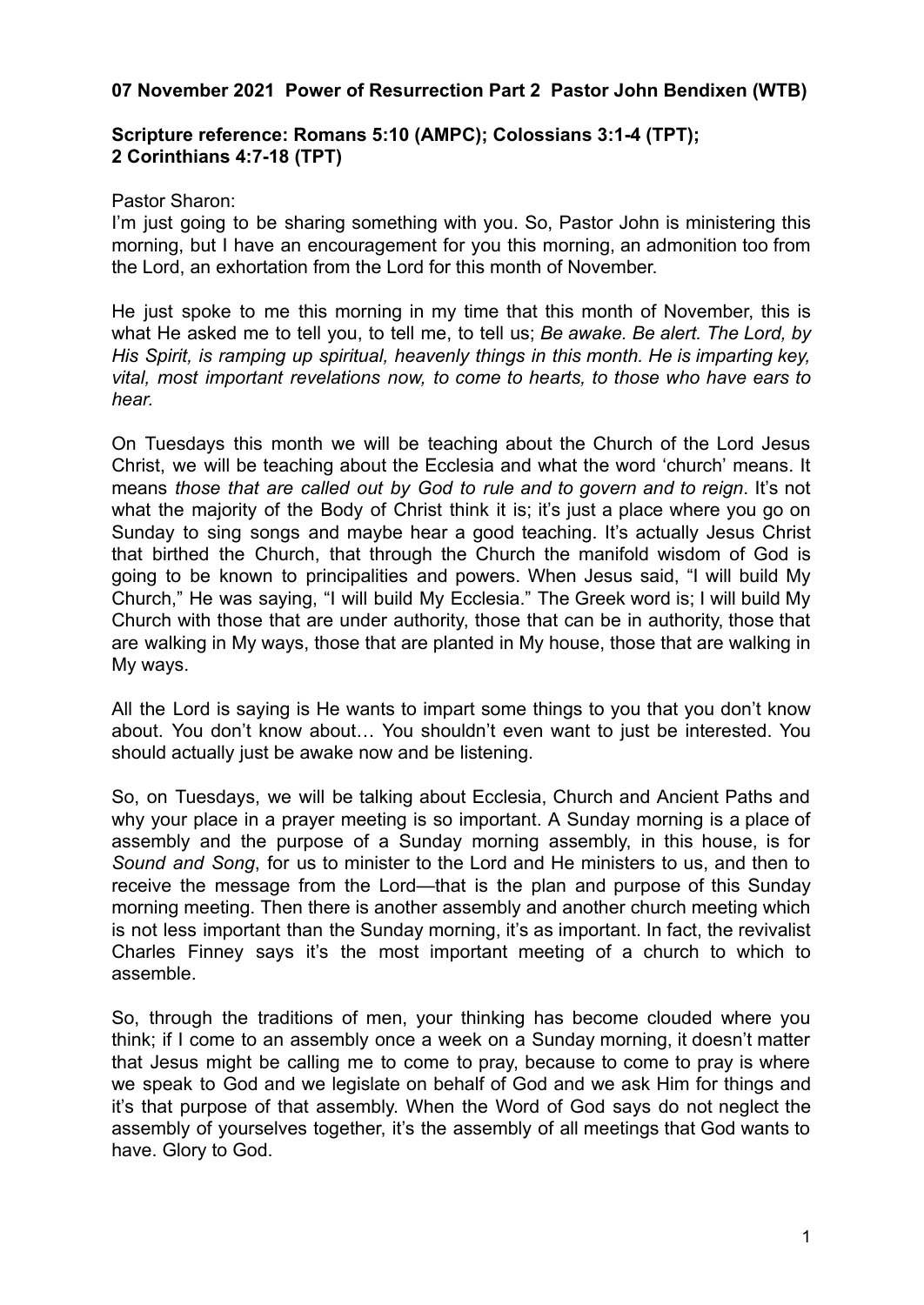Then, in the mornings, Pastor John has asked me, when we were usually having *Morning Moments* he has asked me to do *Songs of Psalms*, which I was going to do on a Sunday morning, but he's asked me, instead, to do it every morning until I'm finished. I'm going to be instructing and teaching you about every single Psalm that we are singing at this time. That's going to open you up to be able to receive what the purpose of these Songs of Psalms are.

I think that's all I'm going to say. That's all I'm going to say. Amen.

Pastor John:

Praise the Lord. Hallelujah. I just want to make it clear that we teach on a Tuesday, but we will only be showing what we teach on Tuesday on Thursday evening. It's in the online Bible School, if you go to YouTube, you won't see it. You need to go to the website and register. When you register, you can watch the online Bible School. This last course that we're doing for this year we are going to be teaching on the Ecclesia, ancient paths and the significance of relationships and how all of those things come together. Divine alignments, divine assignments, Ecclesia, ancient paths and all of those things. Tuesday night is a live Prayer Connect Group here in the auditorium and online Bible School will continue on Wednesday night with Leadership Development and Thursday night on the subject that Pastor Sharon has just mentioned. Praise the Lord.

I'm going to read a few scriptures to you, just one or two scriptures, and then I will be teaching on the resurrection power of God or the *Power of Resurrection*. By the way, good morning. How are you all doing? Are you doing good? You're looking all fine and radiant and smiley, for those of you who don't have masks on. I'm sure those of you who do have masks on, you're smiling behind your mask. Hallelujah. Praise the Lord.

I'm going to read Romans chapter 5 verse 10, **<sup>10</sup> For if while we were enemies we were reconciled to God through the death of His Son.** I taught last week, if you were a Gentile, you had no way of becoming connected to Jehovah God, the living God, you had to take on the Jewish customs and the Jewish traditions. **It is much more [certain], now that we are reconciled, that we shall be saved** meaning **(daily delivered from sin's dominion) through His [resurrection] life. (Romans 5:10 AMPC)** So, everything that we're going to have victory over in our lives is going to come through His resurrection life.

I read to you Colossians chapter 3 verses 1 to 4 out of The Passion Translation. **<sup>1</sup> Christ's resurrection is your resurrection too. This is why we are to yearn for all that is above, for that's where Christ sits enthroned at the place of all power, honor, and authority!** *<sup>2</sup> Yes, feast on all the treasures of the heavenly realm* **and fill your thoughts with heavenly realities, and not with the distractions of the natural realm. <sup>3</sup> Your crucifixion with Christ has severed the tie to this life, and now your true life is hidden away in God in Christ. <sup>4</sup> And as Christ himself is seen for who he really is, who you really are will also be revealed, for you are now one with him in his glory! (Colossians 3:1-4 TPT)** This is a particularly powerful passage of scripture, for me anyway, because this is really talking about what God has given us because if you receive Jesus as your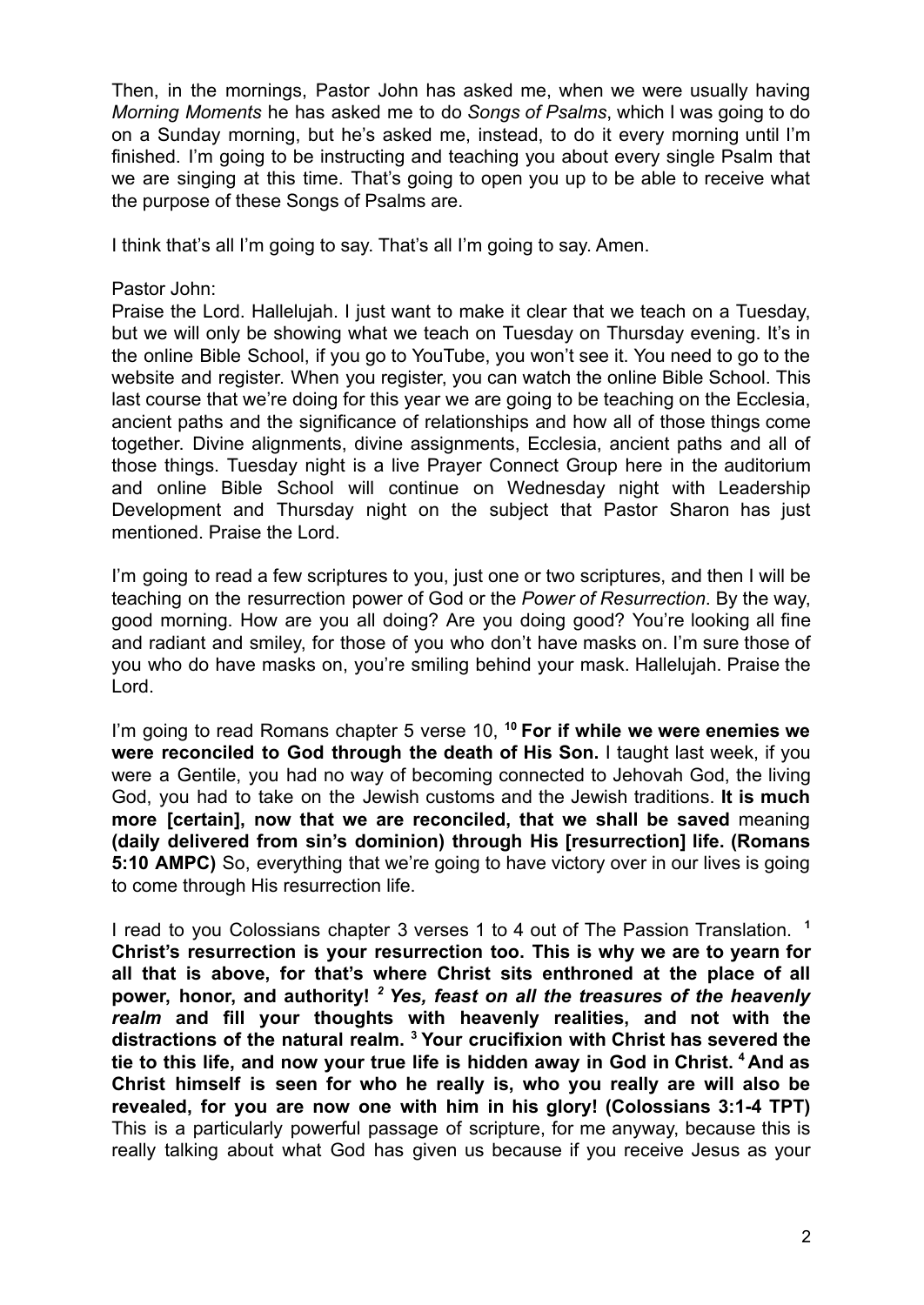Lord and Saviour, you have to accept that He was crucified. If you accept that He was crucified, then you have to accept that He was raised from the dead.

So, there's something that happened, in between His death and His resurrection. The something that happened was that the power of God was legally able to and was exercised to raise and change the death pattern of human beings forever. This is an amazing thing that through the death of Jesus, you have to accept that He was crucified, and His resurrection. This amazing thing happened where the power of God was legally able to raise Him from the dead. Praise the Lord.

So, I'm going to talk to you for a few minutes about what happened to Adam and Eve, and what's happening to us every day. So, when you leave church, and you get up tomorrow morning, I'm going to just walk through, what I would think is a typical day, of a typical person. Okay, yours might vary a little bit, but I'm not here to scrutinize your daily habits. Typically, if you would wake up in the morning, you would, depending on if you have a devotion time or not, but still, you would wake up and you would probably put some clothes on, maybe you would brush your teeth, wake yourself up a little bit and then maybe you would have a devotion time, maybe that's not on your scope of what to do. From there, you would probably do some activities around the house, like maybe prepare breakfast, or maybe do some things. You then might dress more formally to go to work, after you've, for girls' makeup and hairspray, or whatever else you do in casual clothes, you know, you might put on a different set of clothes.

For men, it just depends on how you dress for work. If you were dressed in a suit or something, you might be more casually dressed while you go about getting yourself ready to go to work and then the point comes where it's time to go to work or go to wherever you have to go and get in the car and you don't even think about it, you start the car, you reverse the car out of the garage, or whatever your situation might be and your car drives probably on automatic pilot to your place of work because you already know where you're going. You don't have to think about it much, you just know where you're going. You will be in the process of probably, thought wise projecting yourself into your day. What does my day look like? What are the important priorities, you might have something written, might have something on your phone or on some other computer source, but what are the things that I must do today?

Then you will probably find yourself during the day, having a few breaks from what work that you do. You'd have a body break and you'd probably have a coffee break, you might have a lunch break or something like that. Then your day will continue to just keep going through responsibilities, phone calls, people you have to connect with, whatever your circumstances are. And then it will come to the end of the official time of work time. Some people's official time doesn't end when it's officially time to go home. Sometimes they continue to work later. Or sometimes they take their work home with them. They might get home, change out of work clothes, maybe put on casual clothes, maybe have something to eat, and maybe have a shower first, maybe have something to eat and then maybe go back to work or maybe take some chill time. Typical day.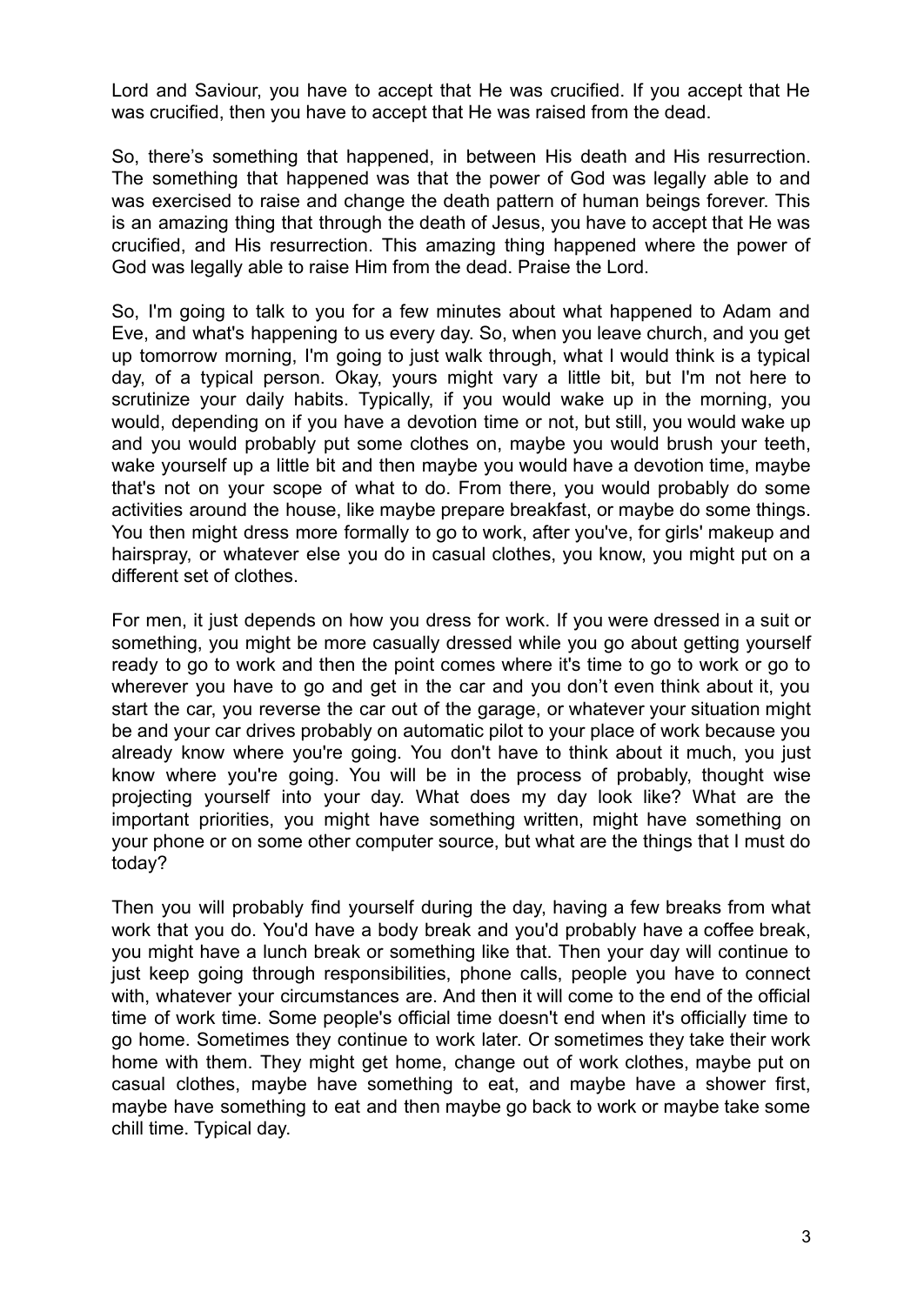You might have phone calls from children, you might have phone calls to parents, you might have some things that are going on in your life, but those are typical. Fairly, typical kind of days. If you're a bit younger, you might be at school or at college. If you're a bit older that would describe something of your typical day. Yes?

My question to you is: What kind of day is that? It's a very human day. Right? It's all about what you do to your physical body, what your physical body has to do to earn a living or to achieve things and it's very typical of you expending energy, you're getting to the end of your day, and then have to replenish your energy, meaning sleep. So, we eat, we drink, we sleep and we work. We might engage in some relationships, almost certainly along the way. That's a very human thing.

So, what has God got to do with this? What's God got to do with your human day? I just read you the scripture about His crucifixion and His resurrection and how His resurrection power works in us. So, what is it that your normal day has got to do with God? The answer is: Depends on how much you trust God. If you're born again, that means you have believed in His death. It also means you've been resurrected. You believe in His resurrection. If you believe in His death and His resurrection, there is an extraordinary thing that has happened to you because when you made a decision, to make Jesus the Lord and Savior of your life, this extraordinary thing that happened inside of you, was a new life. The Bible doesn't just call it a new beginning, the Bible calls it a whole new creature. The old things have passed away, behold, all things have become new. I am now no longer the old creature, I am a whole new creature.

If I'm such a new creature, how is it that I still have to get up and brush my teeth? Well, because the new creature that happened in you, didn't affect your body. The new creature that happened in you, affected your spirit. When Jesus came to live in your spirit, your spirit became alive to God and because of that, you will never, ever taste death. Like I told you before if my body was to just stop working here, and everybody got upset that I'm lying on the floor here, my spirit man would be standing with my soul, looking into heaven, probably into the heavenly realms, and I would see God, and God would welcome me into His presence. Because I'm His child, not because my body is saved, but because my spirit man and my soul are saved, and are going to go to heaven.

So, what is it that we do here every Sunday? And or during the week? What is it that we do here that's important for you? Well, it's important for you what we do here, because if we are listening to what God is telling us to tell you. The words that we speak are spirit and life, and so those spirit and life words, talk to which one of you, the brush the teeth person or the spirit person? Hello. The spirit person. This is an important distinction for us that whatever you want your future to look like, is not going to come from your brushing teeth in the morning person. Your future is going to look like what's happening on the inside of you, in your spirit man. So our job is to bring you messages that feed and give life, spirit and truth words to the inside man.

If all we do is, appeal to your sense of inspiration or your sense of feeling comfortable in church, then we've missed the mark. Because what we have got to do is help you understand that what happens in your natural day is a natural activity that must get done to keep your body working while it's on the earth, but the real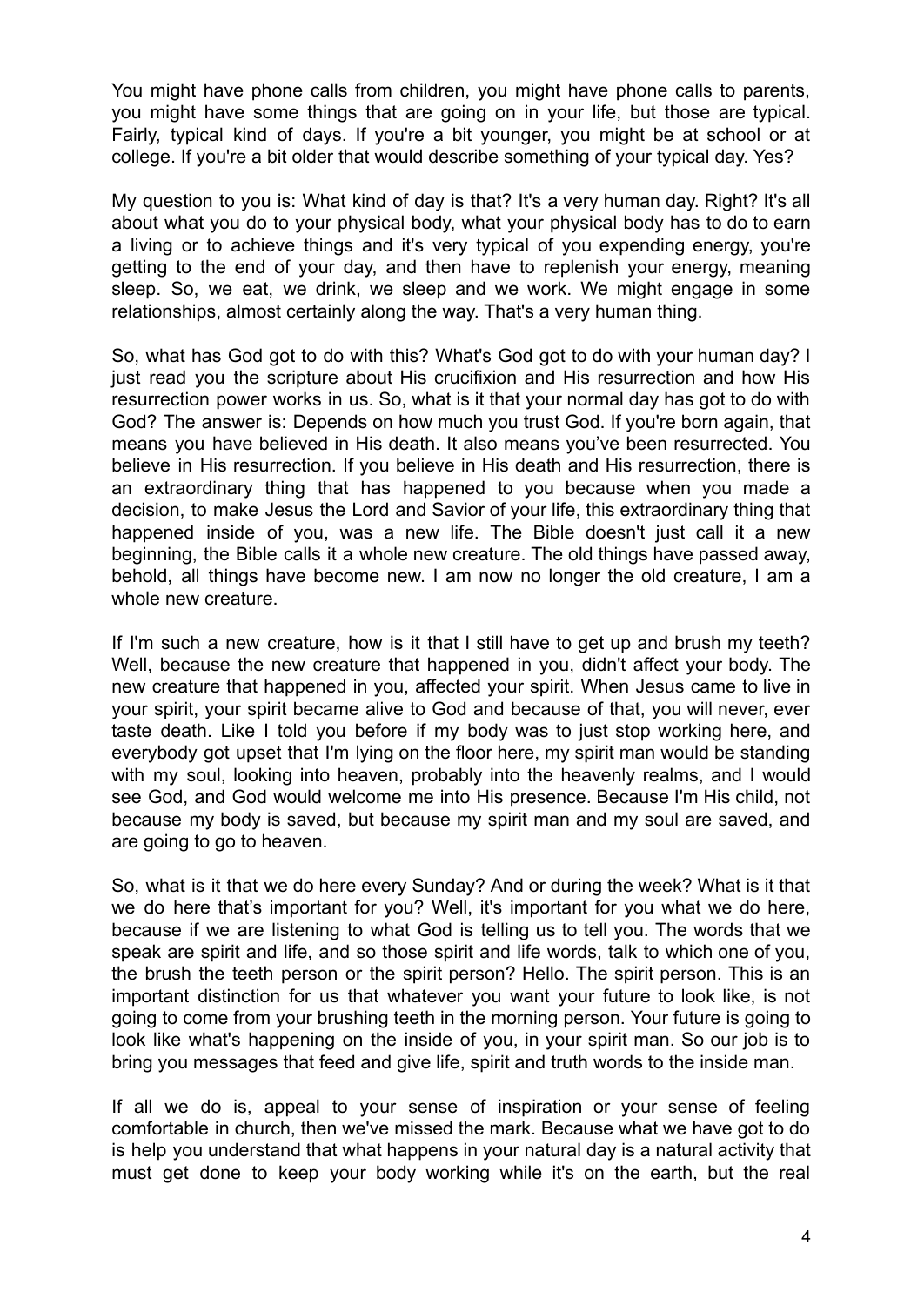development is what's happening on the inside. We spend a lot of time working on everything that connects to our physical bodies. We spend a lot of time buying houses because it connects to our physical bodies. Spend a lot of time buying cars or going to work and earning money so that we can eat, sleep and go to work again the next day. We spend a lot of time doing that, but how does that fit into your resurrected life?

If you recall, it is my mandate by God, and I say this to you, every now and again, but it is my mandate to God wherever I go, the Lord told me He said, "Wherever you go in the world, and whatever you do on digital format, TV whatever you do, continue to make this statement. "*What's the point of being a Christian?"* What's the point of being a Christian? So, the point of being a Christian is definitely to stop you from going to hell and to go to heaven. We are clear on that? Right? Better to go to heaven and go to hell. So, for those people who teach, that you must be saved, so you can miss hell and make heaven your home. It fundamentally means you already believe in hell and heaven. Then, if you do, do that, then you're a heartbeat away anyway, from accepting Jesus as Lord and Savior because surely you don't want to go to hell.

That's why I don't, you won't hear me preach that you should be saved, to avoid hell. You will hear me preach; you should be saved because Jesus saved you, from yourself and from yourself oriented future, where you only create a future for yourself, by yourself with yourself for yourself. He saved you from yourself. If He saved you from yourself, by definition, that means you're saved to go to heaven, because if you saved from yourself, then you saved to the self, that is God. I don't want to call God 'a self,' but if you're, I'm trying to make a point to you. You're saved from yourself, your own will, your own desires, your own commitment and dedication to making your plans come true and meeting every desire of your life and God saves you from that so that you can see the glory that is in Christ Jesus that He's given us because He wants you to live with that.

How do I go about living my life, and still having houses and having cars and all of that? Well, that's where, what we have to do is to show you that the truth of the Word of God, in your spirit man has more power to make those things happen than your intelligence, your connections, your education, your skill, whatever it might be, the power of God is stronger. It's more alive, it's got more power than the natural man that is you, but everybody's on a frantic journey. We are on a frantic journey from the time that you are in high school. Maybe even before that you're on this frantic journey, got to get the highest marks we can get at school, then you've got to go to university or go and get some other education.

We are in this frantic race against our time that is our body. We are in this frantic race to accumulate as much elevated self, accumulated wealth and all of the things that will happen to us; self-achievement, self-status, whatever you want to call it. We're on this frantic push to get as much of that as we can because the world says that by the time you get to sixty you should already have accumulated so much wealth and you've already done so much with your life that you can retire because that's when people should retire. Then when you retire, then you can do what you wanted to do because all the years you were on a frantic lifestyle spinning wheel to get as much done as you can. Huh.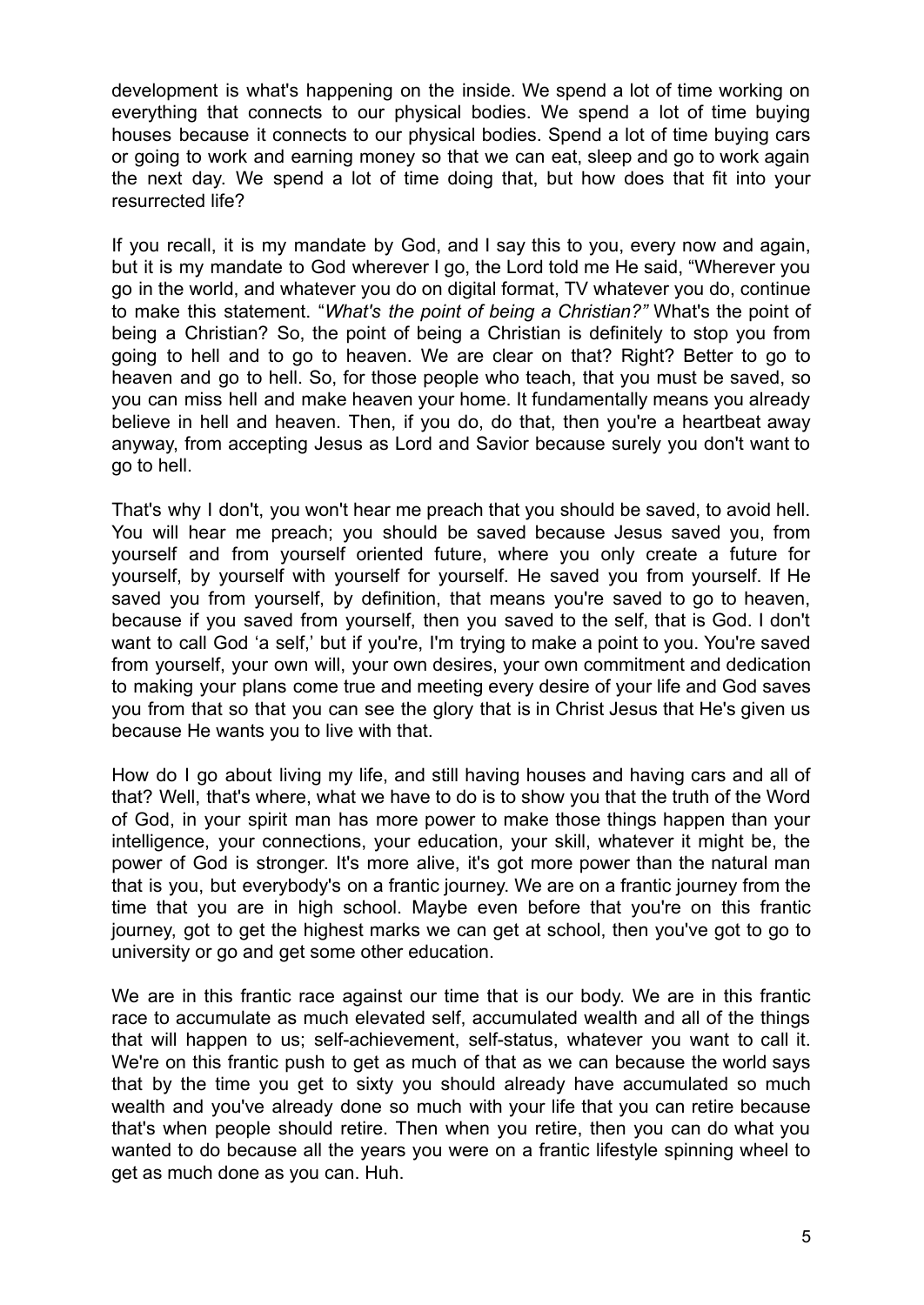So then, what did Jesus save us from? Come on now, what did Jesus save us from? If He saved you from yourself, then He saved you from that frantic need to get it done by yourself. He gave you the resurrected power inside of you so that power can come out everywhere you go. Now you no longer have to depend on your human self, you can depend on the resurrected life of Christ that is in you to get what is needed. Hallelujah.

Alright, I'll have to use a practical example. When COVID hit the country, first time round. The president of our nation made a declaration, and he said, "The Command Council, the Coronavirus Command Council has decided and dictated that we will lock down our entire country." I don't know. I think the original term was three weeks, was it? Three weeks. Everybody's to stay home for three weeks. You can't even go outside of your garden. Remember that?

I mean, I don't know all the stats, but worldwide, the pollution levels dropped by the most incredible things. I don't know if you remember that, but I'd wake up in the morning, and you could still see stars, you know, and suddenly the smog was gone. Everything was gone because the economy came to a standstill, people weren't driving. Only essential services were permitted. Right?

Disobeying that law came with a penalty, and it was next-door neighbours, if they saw you doing something that you shouldn't be doing, they were '*klikbek*', you know [*Congregation laughing*]. They'd gossip and go and phone the police or find someone else and come and say, "You know these people, they've got visitors from family, come and sort them out." So, that came with a penalty. It means you were forced, you were forced to control your body, you were forced to control your body and confine it to a very small space. Right?

You were forced to contain your body in a very small space, depending on how many footprints you had to live in, but just generally, if you're only confined to your home, you were forced to be confined to your home, you were forced to do that. The reason Jesus died for us, is because before Jesus came, your body had desires, your body had needs, to survive and to stay alive. What Jesus came to do to say, "You are forced to live life, the way that your body and your environment dictates that you should live life." Jesus came and He said, "I am going to die, and the Father is going to raise Me from the dead and even though you now have to live in the body, you are no longer confined in your life by what your body can do." Which includes your brain. "I release you from confinement into the liberty of a great and glorious economy."

When COVID came and everything started opening up, the talk was the economy can't stand too much of this. Yes? People's mental health can't stand too much of this. Family matters couldn't stand too much of this because most families are not used to and were not used to spending twenty-four hours a day with each other for three weeks. I wonder how many wars were had in the name of COVID behind closed doors and walls. I wonder, unfortunately, how many abuses occurred. Very unfortunate. Children had to suffer. When the economy started opening up and movement began to happen. Do you all remember that sense of freedom? It's like, "Wow, things are a bit… you know, we're going places." As it opened up more and more, and now we're on lockdown level one, adjusted, whatever that means.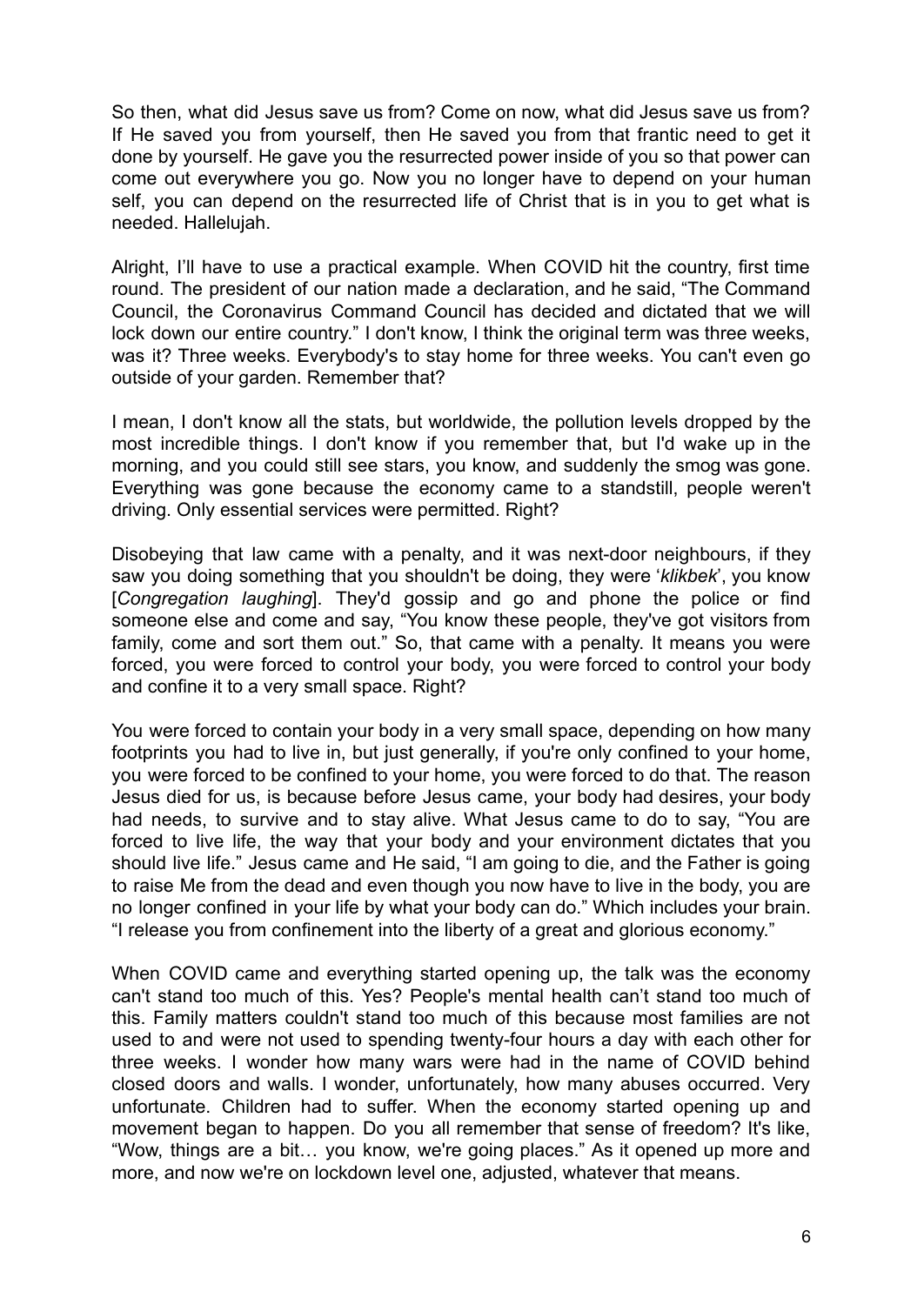But for the most part, if you walk around, I mean, yesterday we did a bicycle ride here, it was a thousand people, I mean, a thousand people, like in the starting gate, a couple of batches of people, when we got there, we looked at everybody and nobody's wearing a mask. Nobody's wearing a mask. Here and there you would find someone that would wear a mask. It's like people are saying, "Enough, enough." I'm not downing anybody that is wearing a mask. I'm just saying, when I look at, even in this auditorium today, ninety-five per cent of the people are not wearing a mask. I'm just saying, we all got fed up with the restrictions.

I'm trying to teach you something here. We got fed up with the restrictions, and so we said, "Thank God, we can be free and move around a little bit." Well, here's the thing, without Jesus Christ, you were forced to give in to the desires, and the very human nature you were born with and all of the stuff that comes along with having to make money, having to buy houses, having to make and get food, having to do all those, because your body demanded it by your own self.

When Jesus came to die and became resurrected, He said: "I liberate you from the confinement of yourself. Let the resurrected life of Christ drive your decision making for your future, because when you do that everything that you now decide on; God's power rests on it. Now you are no longer limited to your skill, your time, your energy, your stuff; because the resurrection power of Christ is released from your inner-man into your world. You are released from confinement.

So, why on earth would you want to be confined again and try and identify yourself with everybody else in the world who is wanting to try and show how good they can accumulate stuff, or how great the education is they can get, or what political powers they can be connected to because all of that stuff is still in confinement. Unless the resurrected power of Christ is driving you to do that. That's a completely different subject; it's part of what Pastor Sharon and I are going to teach on, that you can look at on a Thursday night because that's all about the glory of God.

Please remember, please remember, I have to keep getting back to the basics. What's the point of being a Christian? I'm glad you're not going to hell, I'm glad you're going to heaven, but the point of being a Christian is not about that, it's so that you can become spiritual. The point of becoming a Christian is to become spiritual, not to stay average and normal. Because average and normal confines you to average and normal. I don't care, I don't care whether it's Anton Rupert, or whether it's Richard Branson. I don't care how much money they have, if they have no Jesus in their life, they are confined to average and normal. Because when they die, their accumulation of wealth stays here, and they go where? Their money then means what? And their reputation? Oh, people might speak about them for years and years about things that they did, but do you want to live your life in confinement, because other peoples' models of success now must become your model for success? Why don't you allow the model of success that God wants for your life to be your driving force? That model can't fail, it doesn't matter what happens to the world around you.

So, by the way, that is a model that takes away performance, it takes away comparison, and it takes away [hitting chest] "I achieved." And it takes away all the limitations that "I achieved" can do. I don't have to compete. I don't have to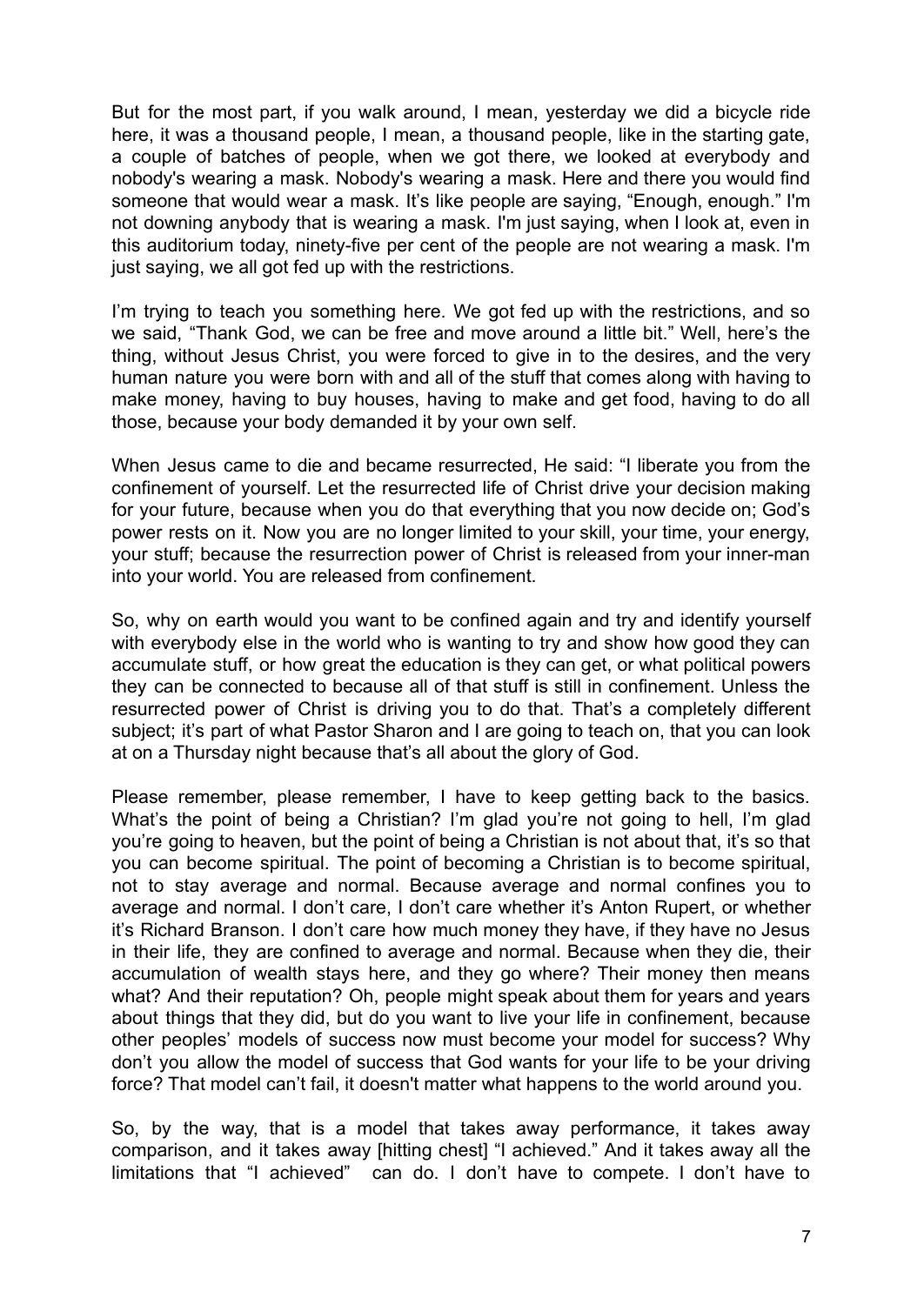compare. I don't have to be in a place where I've got to even be full of anxiety or worry about this; because the resurrected life of Christ is driving my future.

That's why I read to you that, Christ's resurrection is your resurrection. Why is it important that we recognise that He was resurrected and that His resurrection is our resurrection? Because when Jesus was resurrected, He was delivered from the natural body, and He was raised again into a heavenly body. So, while Jesus was on the earth He was restricted to the body, but He was never restricted to what the body made Him restricted. "How do you know that Pastor John?" Well, you go and try and walk on the water… Come on, the natural body that was Jesus was tapping into the power of God that was going to resurrect Him from the dead, and because He did that He could walk on the water in the order and the time of God. He could walk on water and all the natural laws did not apply to Him because the power of God that was to raise Him from the dead was already working in His natural body.

You try and turn water into wine. Come on, I mean if you could do that you would probably open up, I don't know, a winery or something, you know? [*Gesturing*] "Let's lay hands on this bottle" and suddenly seven years of grapes and you know, whatever. I'm just trying to say that the natural laws that were His body, that He was confined to; to say "I have to go work, I have to do this and I've got to do that to look after this…", He was released from the confinement of His body and He was able to do the will of the Father in everything that He did and when He did that everything was there for Him.

So, if Christ's resurrection is your resurrection, then what have you got that Jesus got? Same release from the dominion of your body and everything your body needs in your world. Why would you want to solve your problems in the world when you can let the resurrection power of God solve them? Because, whatever problem you want to solve, you don't have enough intelligence to fix it. Because you can't predict human behaviour, you can't predict even your own children's natural responses and behaviour. You think your child is going to grow up and behave a certain way and you hope that they do, and then you find out they make different choices to the choices you would make and you thought you had everything under control. The resurrection power of Christ can take care of that, but you can't.

You want to say that you're protected all the time because you're careful in your thought process, you drive under the speed limit, you go here… You have got no control over somebody else's driving habits. You might say, I don't get into accidents, I don't have any fines because I'm careful on the road, I'm watchful on the road, and then some drunkard comes and smashes into your car. Control that? You can't. The resurrection power of Christ though, is always available to you that if a car comes and crashes into you, you walk out of there alive.

There is so much power in this resurrection life, it will sustain you. So, that's why we've got to have this understanding, "What's the point of being spiritual?" What's the point of being Christian? To become spiritual. What's the point of being spiritual? So, that you can bring what's in heaven to earth. Normal Christians, Christians that behave normally like every other people in the world that don't have Christ, or they just have a whole bunch of other Christians that all behave normally, they don't do that. They could, if they were taught, and they could if the environment was created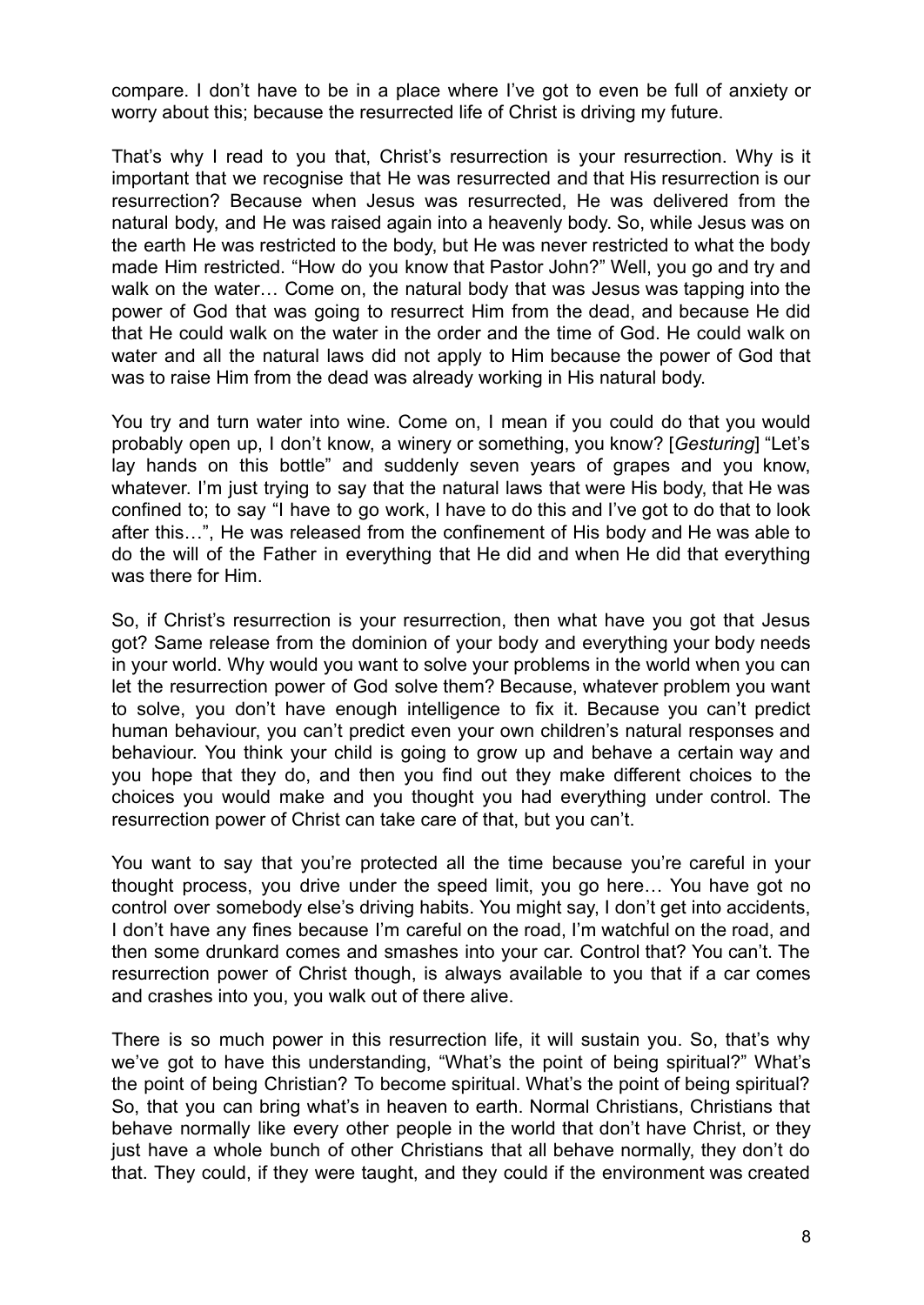for them. They can live in such a manner where the resurrection life of God supersedes everything that happens in your life.

Normal Christians and normal people can't bring heaven to earth. They can't do it. They can't do it. I don't care how smart you are, you can't do it. So, what are they trying to do, they're trying to take earth to heaven. "We're going to Mars, and then we're going to Jupiter. And then we're going to… technology's eventually going to… and we're going to find out what the galaxies are all about." When they get up there, they're going to find out that the God who made all the galaxies, was always available for them on the inside of them, and so as much as their technology's available, they still can't find God.

They don't believe that, they still believe there's some other life out there, somewhere in another galaxy, some other place because God has put eternity in the hearts of us all and they need to believe that there is some other reason why we are here. So, they make their own reasons and their own purposes for why we are here. You can say this, "You're preaching good today, Pastor John." You can say, "Amen" to that. You can say, "Praise the Lord." Hallelujah.

So, yes, **<sup>2</sup>We must fill our thoughts with heavenly realities, and not with the distractions of the natural realm. <sup>3</sup>Your crucifixion with Christ has severed the tie to this life, and now your true life is hidden away in God in Christ Jesus (Colossians 3:2-3 TPT).** I'm not hiding from the earth, but I'm hidden from the evil one. I'm hidden from what is evil that's trying to control my world. The resurrected life that came through crucifixion. My old life is cut. I don't have to think like that. When I do. I repent and then I release the life of Christ, but repentance is not just words and I'll carry on tomorrow. Repentance is, I'm going to change my way of thinking and the way I go about doing things.

I go to second Corinthians chapter 4 verse 7 in The Passion Translation. We, you and me. Are you guys still with me? Are you still relating to this teaching about your body and crucifixion, resurrection and all that kind of stuff? I need you to be focused this is important stuff here. **<sup>7</sup>We are like common clay jars that carry this glorious treasure within.** Come on, what's the glorious treasure? Life of Christ. Yes? Glorious treasure. In what kind of vessel? Clay.

I tell you what, why don't you take your clay pot, and take all your month's salary, take three month's salary if you can afford it, and put it into the clay pot and then you tell me how much value the clay pot has or the treasure that's in it? So, why do you want to put so much importance on the clay pot, which is your body and its desires? Let's give the hidden treasure of God that's in us. Let's give it **so that the extraordinary overflow (immeasurable) power will be seen as God's, not ours.** Hey, the extraordinary overflow of power. What power? The resurrection life power that's in you will be seen as God's and not ours. That means you can live on this life with the resurrection power of God, giving glory to God constantly.

**<sup>8</sup>Though we experience every kind of pressure,** which your body will do in the environment that we live in, **we're not crushed** by the pressure. **At times we don't know what to do, but quitting is not an option**. Why, why would you quit on something that's trying to affect your clay pot when the hidden treasure is going to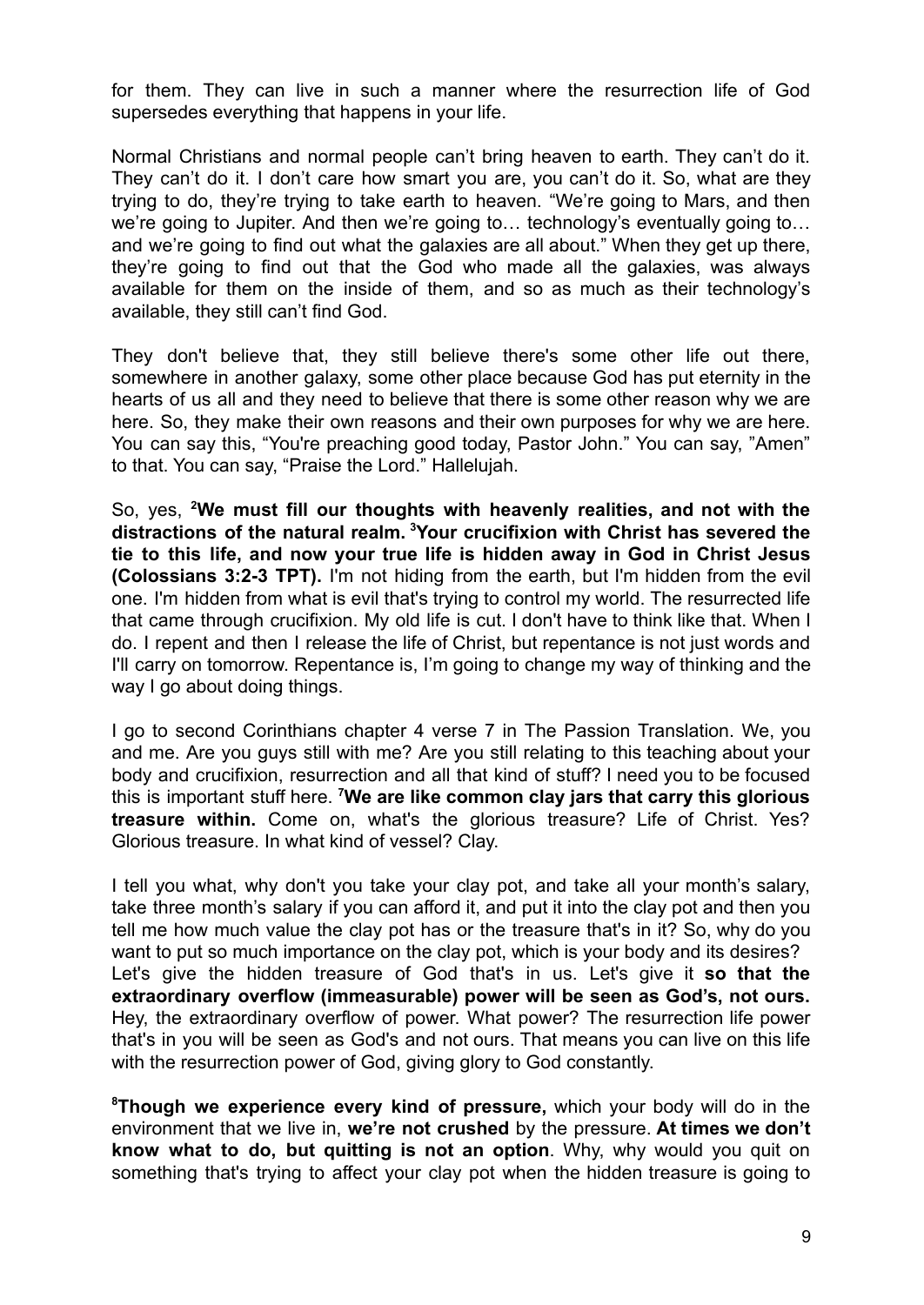solve the problem momentarily? Why quit? Stay with the hidden treasure. Stay with it. Don't quit on it. How do you quit on the treasure that's inside of you? You stop giving God glory, you stop looking to God for answers, and you become impatient and you just let your natural intelligence take over. Okay, let's keep going.

**<sup>9</sup>We are persecuted by others, but God has not forsaken us. We may be knocked down, but** we are **not** knocked **out. <sup>10</sup>We continually share in the death of Jesus in our own bodies so that the resurrection life of Jesus will be revealed through our humanity.** Come on, I want you to get this. **<sup>10</sup>We continually share in the death of Jesus in our own bodies.** How does that work? The more you allow Jesus to dictate your passions, your desires, your time, the way that your skill and your energy is used. The more you allow Jesus to do that, the more you become free.

So, let me read this again. **<sup>10</sup> We continually share in the death of Jesus in our own bodies.** In other words, my body's desire says, go get drunk tonight. I'm not going to, I don't, just to be clear. I'm speaking theoretically. You, I'm going to go get drunk tonight. Not you either, it's those oke's out there, sorry. I'm going to go and shoot some drugs up. I'm going to go and get drunk. I'm going to go and see what else is out there and I'm going to just fulfill every desire, and if I can't get it, I'll go and steal it. You know, and your life is just a bunch of immoral chaos. Right?

So okay, you guys are all, you smell nice and dress nice and all that kind of stuff. So the immorality might look a very much more sophisticated way, than just shooting up and drinking. You know, sophisticated immorality is more likely to be about power politics in the corporate realm to get promoted. When someone else, before someone else gets promoted. It's more likely to focus your time and energy about how you can increase your wealth over someone else. Or just because I want more wealth, and I want more wealth, and my purpose becomes my wealth. Or I want to achieve in some other way. So your life becomes about those things.

But the Apostle Paul says, I am identifying, I'm continually identifying, I **continually share in the death of Jesus in our own bodies so that the resurrection life of Jesus will be revealed through our humanity.** What this is telling you is, you got such a treasure in these clay vessels, that is willing, that is ready to be so powerful in your life, but you want to give in to everything that just stimulates you in the natural world. So, I hope you're not taking any of what I'm saying here as a speech against your behaviour pattern because I'm not. I'm not trying to say that your behaviour pattern is a bad behaviour pattern. I am saying though, that you need to evaluate your life and see how the resurrected life of Christ is working in you. Rather than trying to be living the best life that you can live in your humanity. You have to believe that God is.

**<sup>11</sup>We consider living to mean that we are constantly being handed over to death for Jesus' sake so that the life of Jesus will be revealed through our humanity. <sup>12</sup> So, then, death is at work in us but it releases life in you. (2 Corinthians 4:7-12 TPT)** I could say it this way, death is at work in you so that life can be released. What death? All the carnal desires, all the natural desires that you have. If that death is at work in you, it will release all of the life that is in you.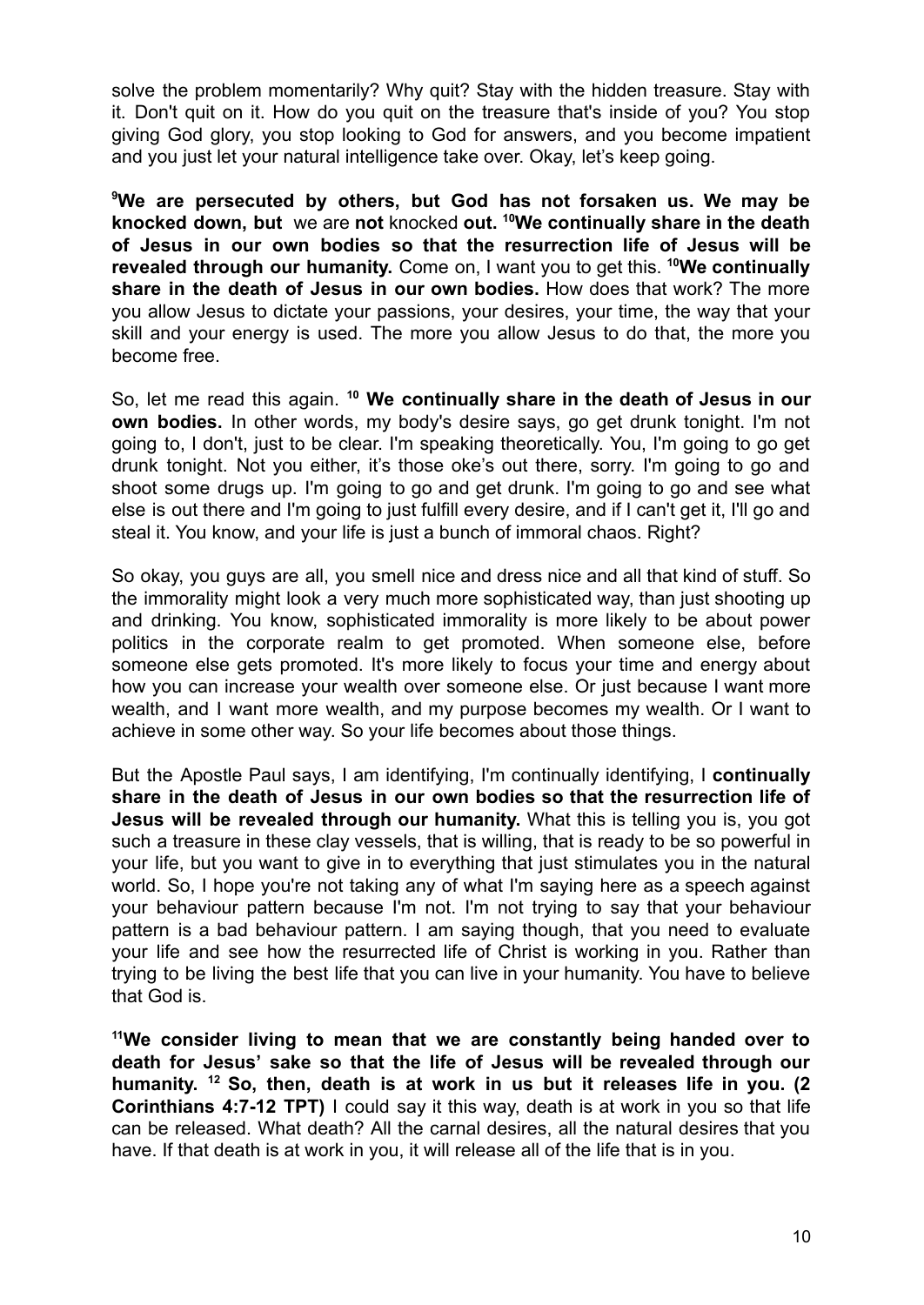The whole idea of what Paul is teaching us here, and what Jesus is teaching us, is you can't overcome that human clay jar by yourself. You have to let the resurrected life of Christ do that to your body.

As the church we've got it all wrong, stop sinning, then you will have the life. That's not what it is. You got the life, it helps you to stop sinning. You got the life, it helps you to let everything that God's got for you come to pass. You've got the life so you can even as it were, defy that very environment that you're living in because Jesus defied it by walking on water, he calmed the storm. He turned water into wine. He healed people. He raised people from the dead. He defied everything that is the natural world said your humanity can't do this and He quite agreed with them, He said, I know my humanity can't do this, this is why I do everything that I see My Father do, I only say what I see Him say, and it's all about His glory, none of Mine. He let the power of God dominate His environment, He never let His environment tell Him what to do.

This is going to become more important as the world descends into greater chaos because I don't know if you heard about it, that President Biden of America opened up an oil pipeline from Russia into Germany. At the same time, he also closed the pipeline down in America. Now America is running out of oil. So, he has written a letter and begged OPEC, which is the Arab nations of which Iran and Iraq and all of those, are part of those ratios. He has asked them to please up their oil production because America's running out of oil because under the *Green New Deal* that he was supposed to be nominated as President to do, he had to shut the pipeline down. They lost thousands of jobs, oil jobs.

What impact is that going to have? Who is going to buy the most oil that comes out of these oil-rich countries? All the big countries that have got lots of cars and lots of money. Watch what's going to happen to our oil price, our price of gas, fuel, petrol. When you go to fill up your car next time and you hear an announcement, that a price is going up by seventy cents a litre or by forty cents a litre, you understand you cannot control that. There's some stupid politics going on in the world, that you can't control. What happens in your environment doesn't have to control your future, "Oh, I think I'll buy a smaller car that's more gas efficient because that's what I can think about doing so that I don't have to pay that much money on petrol." That is your solution.

So, what is God's solution? "Why don't you just take your fishing nets and put them on the other side of the boat?" "Master, you don't understand. We've been fishing all night and we caught nothing, and now we're fixing our nets that caught nothing. Because we got nothing to do today because there is no productivity today. Okay, but at Your Word—but at Your Word." It's the same power that was going to raise Jesus from the dead, it's the same power that God authorized Him to speak and say, "Just put your nets on the other side."

Well, what's that going to do? When Jesus said that, the power of God was released into the waters and He brought all the fish in, worked on all of their instincts, and said "You got to all come and swim to this point." So come let's just understand this: All night, the fish was swimming away from them, because they caught nothing. At the time that was the best opportunity for them to catch fish, the fish were swimming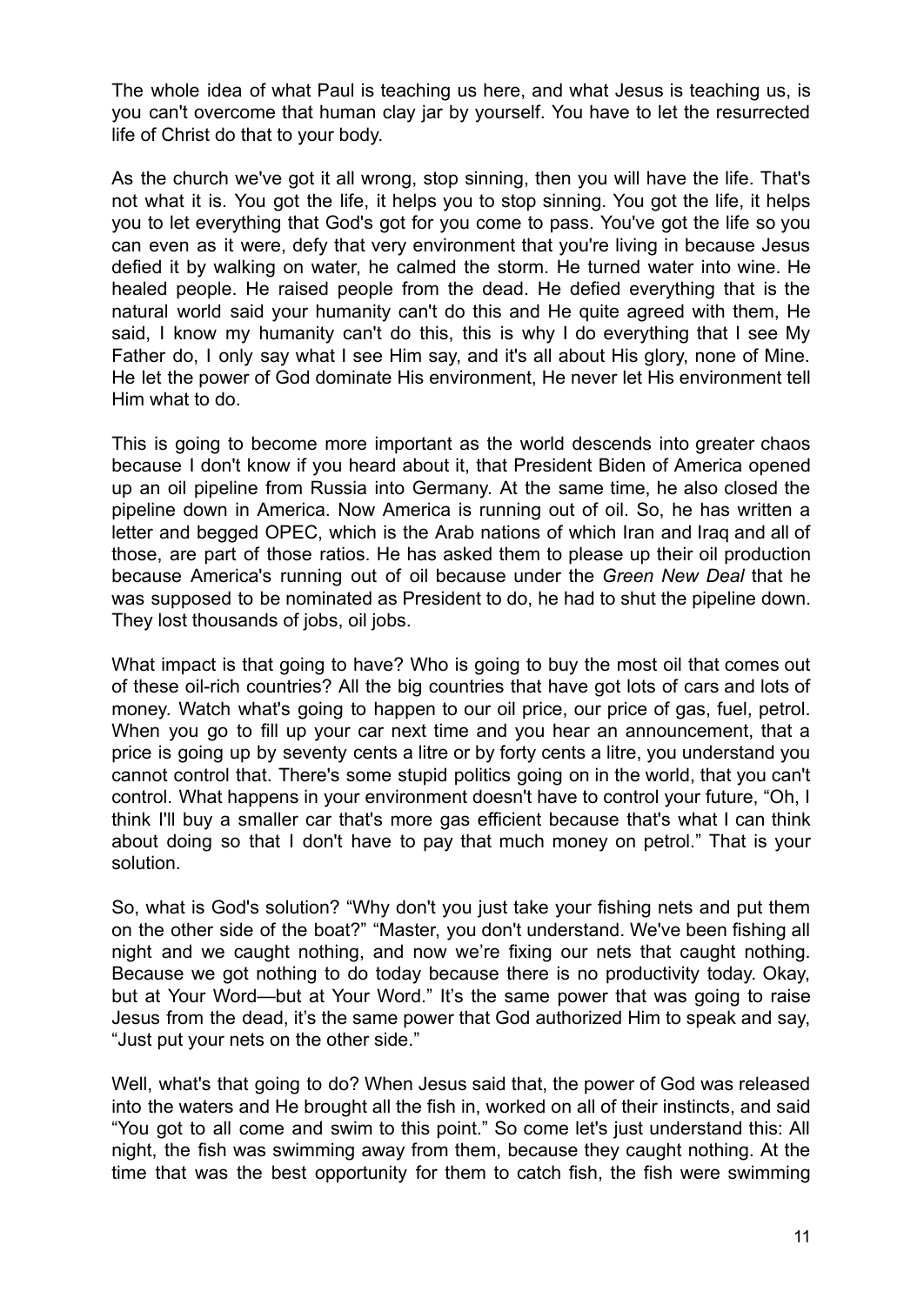away from them. In the time, when it is not the fishing time of the day, at that time, God said: "All of you fish in the water, go swim to their nets." When COVID chaos is hitting our finances and our economy and jobs, and it seems like things aren't going, you say: "No, no, I've got nets that are going on the other side, because there's a resurrection power of God inside of me."

So, let me just give you a warning about this. This is very big in my heart; this is the way I've lived my life. You don't jump from being someone that's been living by yourself, for yourself, with yourself, intellectually, in your soul, and in every way that you run your life. You don't go from that, to being completely dependent on the resurrection power of God in one message. You got to keep hearing this, and you got to keep putting God first in your life and you got to learn some behaviour patterns that says: "I'm giving God my humanity, so that I can experience His resurrection." It might take a bit.

The reason I'm telling you this is because some people say, I got that message. Wow, it's a revelation. You know, I expect everything to change by tomorrow. I'm going to put in a new job application in a thousand new jobs and see if I can get one. What you're trying to do is to say; the power of God - I know how to use it already. I'm saying to you, it takes a while to learn how to use the power of God. Well, Pastor John, how do you know that? Well, it took Jesus at least twelve years for Him to say, "Don't you know should be about my Father's business?" It took Him at least thirty years before He went into His ministry. Hallelujah.

**<sup>11</sup> We consider living to mean that we are constantly being handed over to death for Jesus' sake so that the life of Jesus will be revealed through our humanity. <sup>12</sup> So, then, death is at work in us but it releases life in you. <sup>13</sup> We have the same Spirit of faith that is described in the Scriptures when it says, "First I believed, then I spoke in faith." So we also first believe then speak in** faith. See, you have to believe what I'm telling you today. If you don't believe this, then you won't start having faith that you can speak, your faith will still be in yourself. Hallelujah.

**<sup>13</sup> So we also first believe then speak in faith. <sup>14</sup> We do this because we are convinced that he who raised Jesus will raise us up with him, and together we will all be brought into his presence.** So now that might sound like, well, at some point in the future, we are going to be brought into His presence. No, that means right now we are being brought into His presence. Well, how do you get that? Well, let's keep reading? **<sup>15</sup> Yes, all things work for your enrichment so that more of God's marvellous grace will spread to more and more people, resulting in an even greater increase of praise to God, bringing him even more glory!** That's present tense living stuff now, that bringing Him into His presence is not a rapture or some other thing. It's bringing Him into His presence right now.

What's the point of being a Christian? So that you can become spiritual. What's the point of being spiritual? So that heaven can live with you, and wherever you go, heaven goes. **<sup>16</sup> So no wonder we don't give up. For even though our outer person gradually wears out, our inner being is renewed every single day.** If this doesn't tell you how powerful it is to live in the resurrected way, then nothing else will, because the more wrinkles you get, the hair that you lose, the stuff that you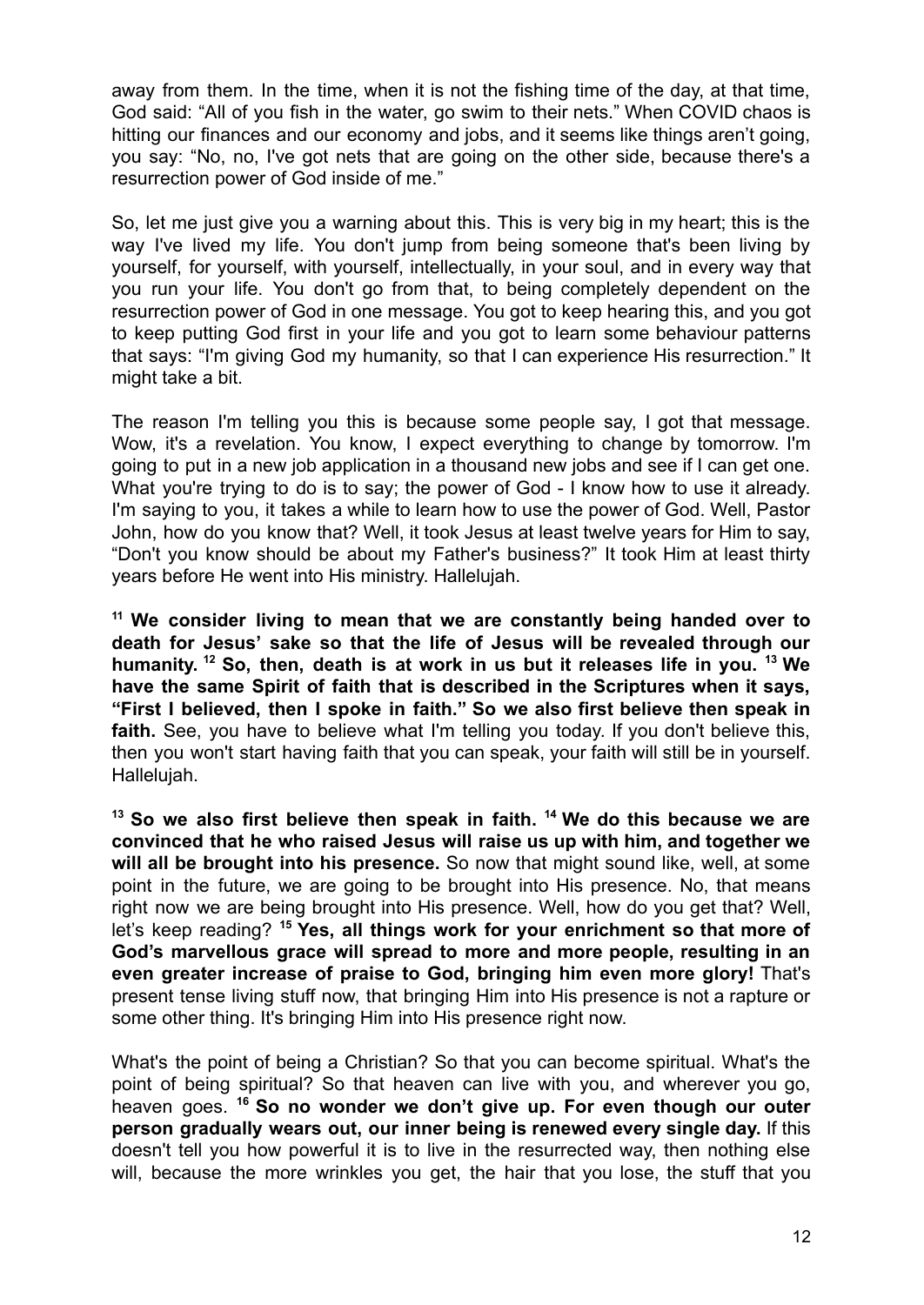begin to realize I'm not fifteen, I'm not twenty, I'm not twenty-five anymore - maybe some of you are, and then, okay think about you're not eight anymore - but you know, I mean, your body, yeah, for the younger ones, they might still be growing. But this is the most unfortunate thing. You're growing to maturity to die. I know young people don't like to think of it like that, right, but it's still true. You can't become nine unless you're eight and you can't become twelve unless you're eleven. And you can't become 50 until you've done all of those things and thirty-nine and then become whatever. So when you're born, you're actually born to die. Sorry for that. Unfortunate reality check right there. So even if you're young, you are born to die.

But this Scripture says, **<sup>16</sup> So no wonder we don't give up. For even though our outer person gradually wears out, our inner being is renewed every single day. <sup>17</sup> We view our slight, short-lived troubles in the light of eternity.** In the light of the heavenly realm. **<sup>17</sup>We see our difficulties as the substance that produces for us an eternal, weighty glory far beyond all comparison, <sup>18</sup> because we don't focus our attention on what is seen but on what is unseen. For what is seen is temporary, but the unseen realm is eternal.** When you got born again, I've got good news for you. Come on, this is probably the best news you're going to hear all year. The good news is that when you got born again and Jesus started living in your heart, everything you do, that is to His glory, is starting to add up to your eternal weight of glory, His glory and yours.

You know, most Christians, I'm nearly done with my message today. That's my first close, and I've got about half an hour to get to the last, no. **<sup>17</sup>We see our difficulties that as the substance that produces for us is an eternal weighty glory, far beyond all comparison (2 Corinthians 4:16-18 TPT)**. So, why would you try and create as much glory for yourself on the earth, with yourself, by yourself for yourself to yourself? When God is saying, this is such a short-lived life and you think that this is all that matters? This is not all that matters. All of these things that you see are temporary. Temporary, temporary. So, we don't focus on these things that are temporary. We focus on things that are unseen, that bring us an eternal weight of glory. What is it? It's the resurrection power of Christ inside of you. Hallelujah. Praise Jesus.

If you understand, if you understand this resurrection power then I could not have preached this message to you forty years ago, but I said this last Sunday, I believe. I said, the marriage that Pastor Sharon and I have after forty years, is sweeter today than it was then. I explained to you at length that it is not because we've become comfortable together. It's not because we know each other's behaviour patterns. It's not because we've removed conflict out of our relationship now because, you know, whatever things were there now because we're older, they're not there anymore. It's not for those reasons. It is because we started to put the Word of God into our relationship and so what happened is that the resurrection life of Christ was at work when He said to me, "Love her as Christ loves the Church, and wash her with the water of the Word, so you can present her to yourself in glorious splendour without spot or blemish or wrinkle. Do that John. Speak that over her life. Do that as an act of faith in your life. Love her that way."

I never saw anybody else loving their wives the way that I was loving her, that everybody the men that were around me all said I was becoming yellow. I'd lost my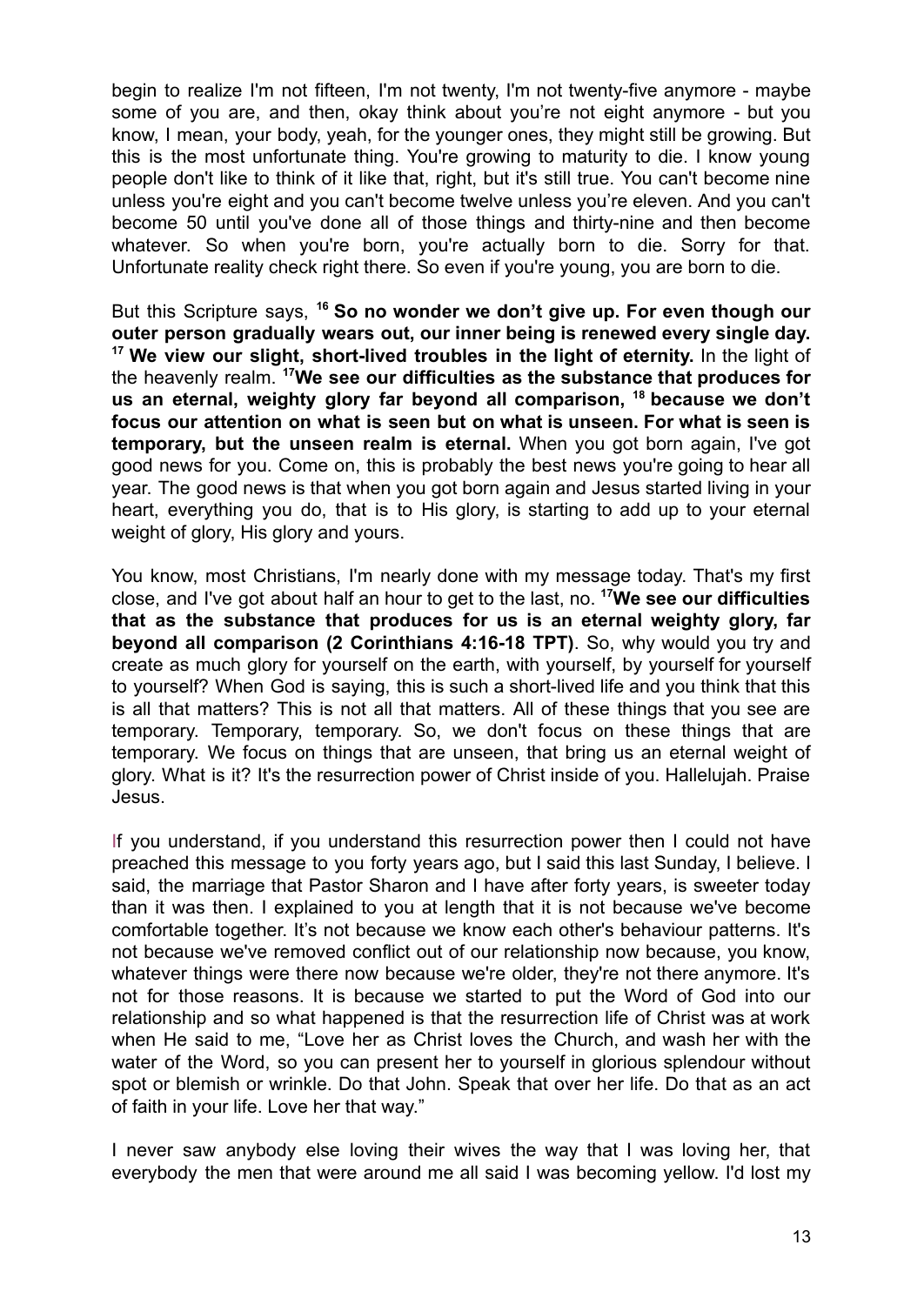backbone, and I've lost my manhood because I'm no longer the man with the pants in the house. Sharon is. Because basically, she made quite a lot of demands on me. "Give up your sport, give up this, give up TV, give up this. I didn't marry you for TV. I didn't marry you for sport. I married to be with you." "Jis, Lord. I'm giving up everything. She's giving up nothing."

But the Lord had spoken to me and He said, "If you want glory in your marriage, do this John." And so as I obeyed Him, I never could imagine, in my wildest dreams, that as I put the Word of God at work in our marriage, now I can tell you, it's the same power that raised Christ from the dead. That same power is in the Word of God. As I would speak the Word of God and live the Word of God, He said to me, "You do everything you can to keep strife out of your marriage because all manner of evil is where strife is. So you keep strife out of your marriage, and you love her as Christ loves the Church."

I'll tell you something, people, we have a marriage that most people say it's heavenly, it's a heavenly marriage. No, it's a marriage made by the *Heavenly Power.* We have agreed many times that the kind of personalities we are, we would have gotten divorced within three years of our being married. Without a doubt. We were, we were that flammable as people in the early parts of our marriage. Any spark could blow the whole thing, but the power of the Word of God. Pastor Sharon started to receive when God first spoke to me. He then began to speak to her. You also work at keeping strife out Sharron, you also work at sorting things out, the power of God's Word that we applied then has been active in our relationship. So that even though our jar clays have been decaying, the power of His resurrection life in our marriage has increased. It gets stronger, it gets more powerful, it gets much better.

Because what we did was not to rely on the chemistry and the attraction and the sexiness of the whole thing. We focused on what the Word of God would bring to the relationship, and so years and years and years later, we live in such harmony and unity and peace, and it's getting better. Do we still have moments where we disagree? Of course, I still live in a clay jar, I still live in a clay jar, so does she. But everything, we bring it under the subjection to the Word of God to the obedience of the Word of God. Yes.

So, that same principle is at work in our finances. The same principle is at work in the Church. The same principle is at work in everything that we do, the more we give over to the very resurrected power of Christ in our lives, then what happens in this temporary clay pot stuff, matters less and less. So it's not so that you shouldn't get married, or that you shouldn't enjoy yourself or you shouldn't have a new car. It's what you're doing with the resurrected life of Christ in you. Hallelujah. Praise the Lord.

*Power of Resurrection.* As the Holy Spirit leads, I'm going to continue with this because if we understand the power that raised Christ from the dead, that power that's at work in us, we begin to speak it out with faith words, words that we believe are God's Words and words that are faith words. When we speak those words out, then that power goes to work. The Bible says that there is not one Word of God that goes out of His mouth, that will return to Him without being productive. It will accomplish that which He speaks it out to accomplish.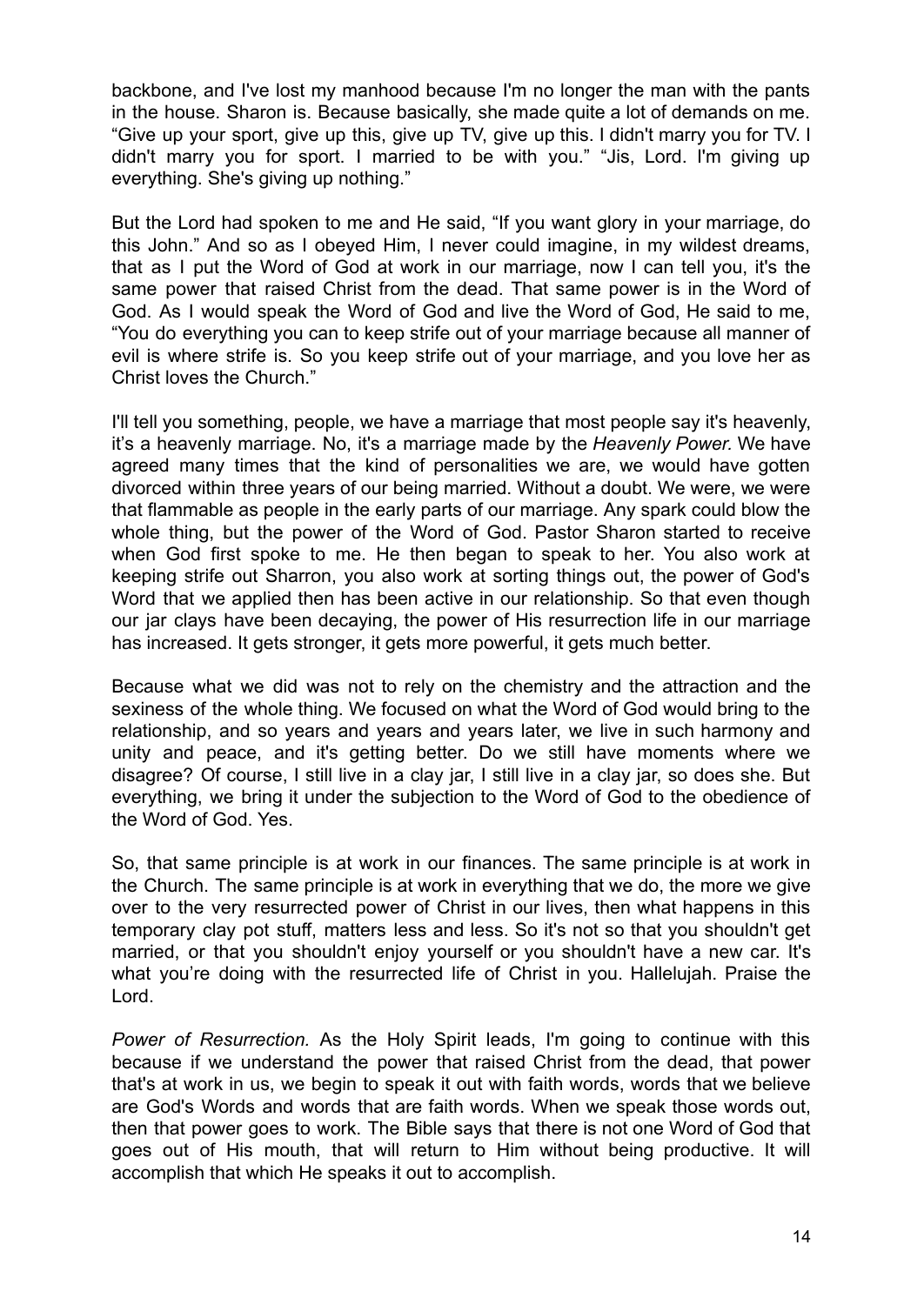That's why we have gravity because God said so. And just the same way that gravity has kept working for all these millennia. Because anyway, all these millennia, one Word from God. I don't care how many people think gravity doesn't exist. They'll quickly find out it does and they spend hundreds of millions of dollars in currency to put enough energy to use other laws to break gravity. So they can go and see what's happening on Mars. Find out it's dead there. Hallelujah.

If we understand the resurrected power of Christ that is working in us, then that power is what we can believe in. Its words that we can speak., and as we believe it, and we speak it, then God's power begins to work. The same way that one word from God can keep gravity in place, for as long as He ever wanted it to be, the same spoken Word of God, which is Christ Jesus, dwells in me. That same power that raised Christ, that resurrection life is my resurrection life. As I'm resurrected to that life, I'm not just resurrected to any life, I'm resurrected to that life, and because I'm resurrected to that life I can tap into that power.

If I believe it, and I don't doubt in my heart, God says you can speak to a mountain and tell it to be removed and it will be moved into the sea. Why is He saying that? He's saying your environment should not control you. Let the power of Christ that lives in you, let that be the order of your life. Hallelujah. Praise the Lord.

So, when you go about taking care of your humanity, brushing your teeth, combing your hair, putting your shoes on, getting in a car, and driving someplace, remember that the resurrected life of Christ lives in you. He's waiting to even warn you about something. "Slow down. Don't drive so fast." That doesn't make sense. I'm late for an appointment, or I need to get... "Slow down." The resurrected power works in you. "No, don't go yet. Don't go. Just wait another ten minutes." "I'm ready to go now, God." My human thing of plan, plan, plan, plan, action, action. "Okay, it's time to go now," says I must go. "No, wait, wait ten minutes." Why? I don't understand. It's not important for me to understand. It's important for me to obey. Because then the resurrection power of God can work in my life.

I must finish with this now. I will finish, I promise, I won't carry on much longer. I was with Brother Jerry, and we were sitting at the Durban airport. We were going to come and do a graduation here. This auditorium was packed and people were coming in from everywhere to come and to the auditorium because Brother Jerry was going to come and do the graduation ceremony here. We couldn't fit enough chairs in here. We had overflow rooms because he was the presider of the graduation. We were supposed to leave Durban because we did a graduation ceremony up in Richards Bay and we came down and were supposed to leave Durban Airport.

The only flight that was cancelled that day was our flight, for technical reasons. So, now there's no other flight that we can catch to get here. Somebody found out about it. Somebody made an offer, "We've got an aircraft for you. It's not at the Durban airport it's at the Virginia airport," which is out there up the North Coast area St. Lucia. "There's a private plane waiting with a pilot, single-prop plane with a pilot ready to fly you to Witbank." Me and Brother Jerry and the whole team. In my mind, I'm thinking "Praise the Lord." I mean, this is a solution right here. Praise Jesus.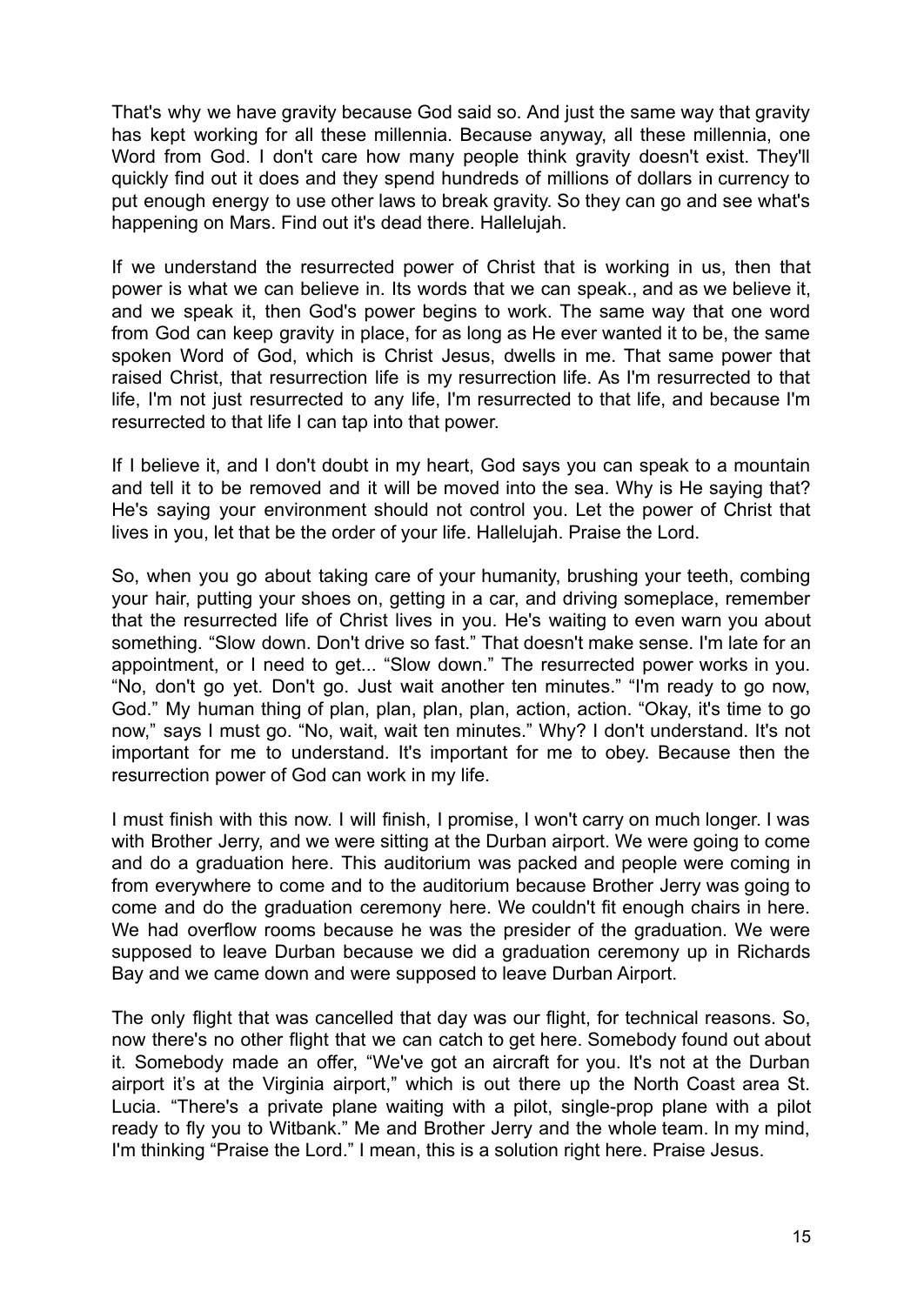So I go two Brothers Jerry, "Hey, Brother Jerry, we've got a plane." I mean, I was trying to work things out in the natural I was trying to say, "If we got enough time we can get a combi and we can ride up and we can delay the service for an hour and we can sing songs and then we can kind of fly in here with a Microbus, you know, and all kind of rush out of the car, put our robes on and we can still do this if we have enough time. I'm trying to figure out a way to get Brother Jerry here. Here's a plane. "Thank you Jesus You answered my prayers." "Brother Jerry, we've got this plane." He says, "Wait a minute, John." He walk away from me like this, and everybody else that's with him. (Praying in tongues). He begins to pray in the spirit. He just begins to pray and ask the Lord about this aeroplane. He comes back to me and says, "John, that's not the aeroplane and I'm not flying in it." "Brother Jerry, you don't know how much effort we've put into getting this graduation together. How much money, how much effort, how much." "I'm not flying on that aeroplane, John. I don't have peace in my spirit."

The resurrection life of Christ that was in him, "You don't fly that plane." About 20 minutes later, we got another offer. Someone else found out that we were stuck at the Durban International Airport. Phoned me, "John, I phoned the board members of my company, directors and board members of my company. We've all agreed that we want to pay for your air travel to Johannesburg. Now I'm thinking, "He doesn't know I've already said no once to someone. I hope this goes well." For their sake and mine. So he says, "The aeroplane is at the Durban Airport. The pilots will be ready in half an hour. It's this kind of plane. It's got this much mileage on it from aeroplane point of view." All of the notes. "Thank you very much." "Brother Jerry, we have another aeroplane." He says, "Tell me the name of the aeroplane." I said, "Well…" He asked me a few details which I had all the answers for. He says, "That's it. That's the plane. That's where my peace is. Let's go."

So, as it turns out, when we got up into the air, our pilot had to dodge thunderstorms, lightning, and thunderstorms and find gaps in the clouds to actually get us onto the ground. So, nothing happened. Brother Jerry is still alive. I'm still alive. We had the graduation. It started a little bit late, but we had the graduation. Everything went alright. Why did he say no to the first one? I don't know. I don't need to understand it. I don't need to have a logical explanation explained to me why that happened. He never had the peace. He's the senior spiritual apostle, I'm here to serve him even though he's coming to do our graduation. I'm here to serve him. I'm waiting on him. He says no peace, no go. The resurrection life of Christ. Hallelujah.

As we learn to live in this resurrection life, there are things that God will do. He will say to you, invest money here or take money out of there. You've got to do this. Go and visit this person and go and tell them this is what God is telling you. Go do this. Go and do that. Don't do this, do this. Let me tell you, He will add wealth and He will add no sorrow to it. That's what the Bible says. That sorrow is the anxiety that you go through to make it happen by yourself. When you put God into the equation with a resurrection life everything changes. Everything changes. "Oh, you need to pay taxes. Go fishing." Gooi in 'n lyn, I'm supposed to pay taxes. Throw in a line. Jesus says go fishing. I have got to pay taxes. What's fishing got to do with it? Here's a fish, cut him open, here's the coin, here's your taxes.